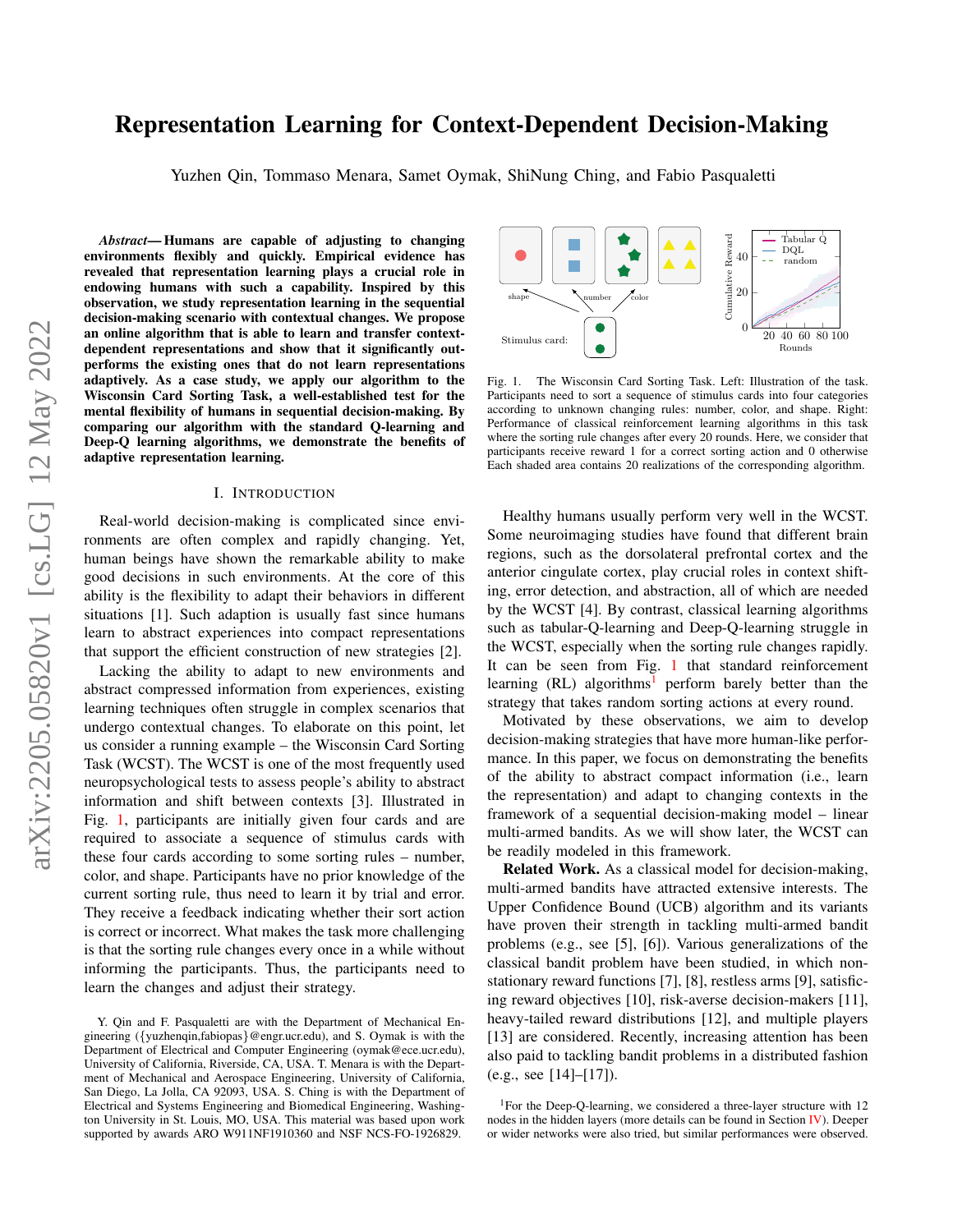Representation learning has been applied to a wide range of practical problems including natural language processing, computer vision, and reinforcement learning [18]. Some recent studies have shown that representation learning improves data efficiency in the multi-task linear regression [19]. Representation learning has been proven to be beneficial for multi-task bandit problems, e.g., see [20]–[23]. Most of the aforementioned studies focus on batch learning where all the tasks are played simultaneously. Despite some attempts (e.g., see [24]), results on sequential bandits are sparse, although one often needs to execute tasks sequentially in real life.

Paper Contribution. In this paper, we consider a decision-making scenario with changing contexts. A multitask decision-making model with tasks sequentially drawn from distinct sets is used to describe a dynamic environment. Our main contribution is an algorithm that is able to abstract low-dimensional representations and adapt to contextual changes. We further derive some analytical results, showing the benefits of adaptive representation learning in complex and dynamic environments. To demonstrate our theoretical findings, we apply our algorithm to the WCST and show that it significantly outperforms classical RL algorithms.

Notation. Let  $\mathbb{R}, \mathbb{R}^+$ , and  $\mathbb{Z}^+$  be the sets of real numbers, positive reals, and positive integers, respectively. Given a matrix  $A \in \mathbb{R}^{m \times n}$ , span $(A)$  denotes its column space,  $A_{\perp}$ denote the matrix with orthonormal columns that form the perpendicular complement of span(A),  $||A||_F$  denotes its Frobenius norm, and  $[A]_i$  denotes its *i*th column. For any  $x \in$  $R^+$ ,  $\lceil x \rceil$  denotes the smallest integer larger than x. Given two functions  $f, g : \mathbb{R}^+ \to \mathbb{R}^+$ , we write  $f(x) = O(g(x))$  if there is  $M_o > 0$  and  $x_0 > 0$  such that  $f(x) \leq M_o g(x)$  for all  $x \ge x_0$ , and  $f(x) = \tilde{O}(g(x))$  if  $f(x) = O(g(x) \log^k(x))$ . Also, we denote  $f(x) = \Omega(g(x))$  if there is  $M_{\Omega} > 0$  and  $x_0 > 0$  such that  $f(x) \geq M_{\Omega}g(x)$  for all  $x \geq x_0$ , and  $f(x) = \Theta(g(x))$  if  $f(x) = O(g(x))$  and  $f(x) = \Omega(g(x))$ .

# II. PROBLEM SETUP

<span id="page-1-1"></span>Motivated by real-world tasks like the WCST, we consider the following sequential decision-making model:

$$
y_t = x_t^\top \theta_{\sigma(t)} + \eta_t,\tag{1}
$$

where  $x_t \in \mathcal{A} \subseteq \mathbb{R}^d$  is the action taken from the action set A at round t, and  $y_t \in \mathbb{R}$  is the reward received by the agent (i.e., decision maker). The reward depends on the action in a linear way determined by the *unknown* coefficient  $\theta_{\sigma(t)}$ , and is also affected by the 1-sub-Gaussian noise  $\eta_t$  that models the uncertainty. To make good decisions, the agent needs to learn  $\theta_{\sigma(t)}$  under the influence of uncertainty. This decisionmaking model is also known as linear bandits [25]. Note that the coefficient  $\theta_{\sigma(t)}$  is time-varying, and  $\sigma(t)$  is the switching signal. For simplicity, we assume that each task is played for N rounds, i.e.,  $\sigma(t)$  changes its value after every N rounds. Further, we assume that the agent plays  $S$  tasks in total, and denote  $S = \{\theta_1, \theta_2, \dots, \theta_S\}$  as the task sequence.

To model the context changes that underlie real-world tasks like the WCST, we assume that  $\theta_{\sigma(t)}$  takes values from different sets. Specifically, we assume there are  $m$ 

<span id="page-1-0"></span>

Fig. 2. Sequential decision-making scenario with contextual changes. Tasks are taken from distinct sets in sequence. The tasks in each set share a lowdimensional representation. The length of each subsequence is unknown.

sets  $S_1, S_2, \ldots, S_m$  from which  $\theta_{\sigma(t)}$  takes values in sequence. In each  $S_k$ , there are  $n_k$  ( $n_k$  can be infinite) tasks  $\theta_1^k, \ldots, \ldots, \theta_{n_k}^k$ , and we assume that they share a common linear feature extractor. Different sets have different feature extractors. Specifically, there is  $B_k \in \mathbb{R}^{d \times r_i}$  with orthonormal vectors such that for any  $\theta_i^k$  there exists  $\alpha_i^k \in \mathbb{R}^{r_i}$  so that  $\theta_i^k = B_k \alpha_i^k$  (see Fig. [2\)](#page-1-0). For simplicity, we assume that all the extractors have the same dimension r, i.e.,  $r_i = r$  for all i. Here, each of these mutually different matrices  $B_1, \ldots, B_m$ are also referred to as a linear *representation* [26] for the tasks in the respective set.

As for real-world problems like the WCST,  $B_k$  describes the low-dimensional information that participants can abstract. For different contexts, participants usually need to abstract distinct low-dimensional features. Similar to the WCST in which participants do not know when the sorting rule changes, we further assume that the agent is not informed when  $\theta_{\sigma(t)}$  starts to take values from a different task set. Denote  $\tau_k$ ,  $k = 1, \ldots, m$ , as the *unknown* number of sequential tasks that  $\theta_{\sigma(t)}$  takes from  $\mathcal{S}_k$ .

The agent's goal is to maximize the cumulative reward over the course of SN rounds. To measure the performance, we introduce the regret  $R_{SN} = \sum_{t=1}^{SN} (x_t^* - x_t)^{\dagger} \theta_{s(t)}$ , where  $x_t^*$  is the optimal action that maximizes the reward at round t. Given  $\theta$ , denote  $g(\theta) = \arg \max_{x \in A} x^{\dagger} \theta$ , and then  $x_t^* = g(\theta_{s(t)})$ . The agent's objective is then equivalent to minimizing the regret  $R_{SN}$ .

We next make some standard assumptions on the action set  $A$  and the task coefficients following existing studies (e.g., see [27], [28]), which are considered to be satisfied throughout the remainder of this paper.

*Assumption 2.1:* We assume that: (a) the action set  $A$  is a unit ball centered at the origin, i.e.,  $A := \{x \in \mathbb{R}^d : ||x|| \leq$ 1}, and (b) there are positive constants  $\phi_{\text{min}}$  and  $\phi_{\text{max}}$  so that  $\phi_{\min} \leq ||\theta_s|| \leq \phi_{\max}$  for all  $s \in \{1, 2, \ldots, S\}.$ 

Inspired by humans' strategy, we seek to equip the agent with the ability to learn and exploit representations and to quickly adjust to contextual changes so that it can perform well even in complex environments with context changes.

### III. ADAPTIVE REPRESENTATION LEARNING

In this section, we present our main results. We first analytically demonstrate why representation learning is beneficial especially for complex tasks that have high dimensions. Second, we propose a strategy to explore and transfer the representation under the setting of sequential tasks. Finally, we present our main algorithm that has the ability to adjust to contextual changes.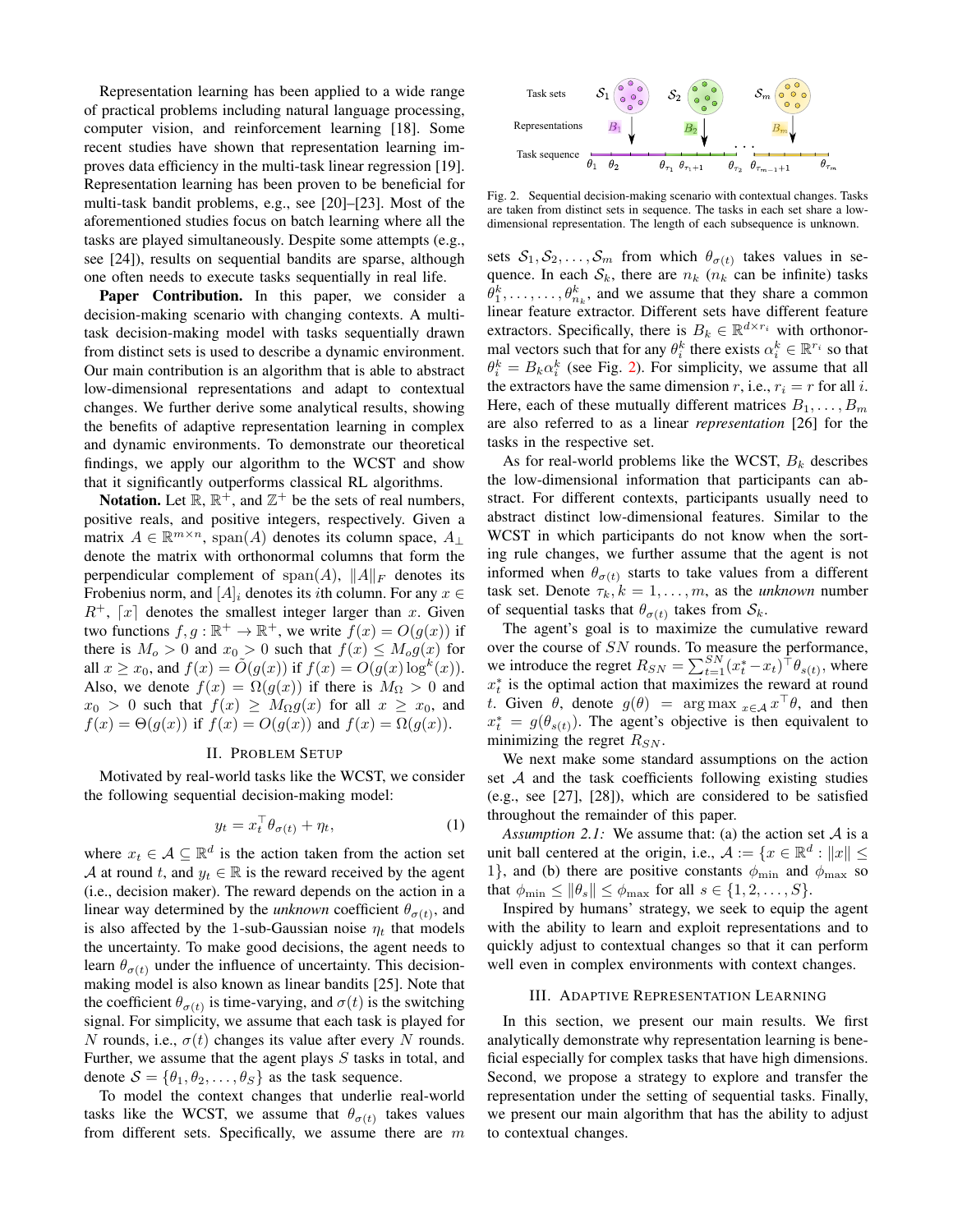### *A. Benefits of representation learning*

To demonstrate the benefits of representation learning, we first restrict our attention to a single-task model

$$
y_t = x_t^\top \theta + \eta_t,\tag{2}
$$

where the task  $\theta$  is played for N times. For this classical model, existing studies have established the lower bound for its regret [25], [27], presented in the next lemma.

<span id="page-2-2"></span>*Lemma 3.1* (Classical Lower Bound): *Let* P *be the set of all policies, and* I *be the set of all the possible tasks. Then, for any*  $d \in \mathbb{Z}^+$  *and*  $N > d^2$ *, the regret*  $R_N$  *for the task* [\(2\)](#page-2-0) *satisfies*  $\inf_{\mathcal{P}} \sup_{\mathcal{I}} \mathbb{E} R_N = \Omega(d\sqrt{N}).$   $\triangle$ 

This lemma indicates that there is a constant  $c > 0$  such that the expected regret incurred by any policy is no less than that the expected regret incurred by any policy is no less than  $cd\sqrt{N}$  for any  $d \in \mathbb{Z}^+$  and  $N > d^2$ . Next, we show how some additional information on  $\theta$  affects this lower bound.

<span id="page-2-1"></span>*Lemma 3.2* (Lower Bound with a Representation): *Suppose there is a known matrix*  $B \in \mathbb{R}^{d \times r}$  *with*  $r < d$  *such that*  $\theta = B\alpha$  *for some*  $\alpha \in \mathbb{R}^r$ *. Let*  $P$  *be the set of all policies, and* I *be the set of all the possible tasks. Then, for*  $a_n y$   $d \in \mathbb{Z}^+$  *and*  $N > d^2$ *, the regret*  $R_N$  *for the task* [\(2\)](#page-2-0) *satisfies*  $\inf_{\mathcal{P}} \sup_{\mathcal{I}} \mathbb{E} R_N = \Omega(r\sqrt{N}).$   $\triangle$ 

*Proof:* Let  $z_t = B^\top x_t$ , and then the model in [\(2\)](#page-2-0) becomes  $y_t = z_t^{\dagger} \alpha + \eta_t$ . As a consequence, the problem becomes to deal with a task with dimension  $r$  instead of  $d$ . Following similar steps as in [27], it can be shown that the minimax lower bound for the regret is  $\inf_{\mathcal{P}} \sup_{\mathcal{I}} \mathbb{E} R_N =$  $\Omega(r\sqrt{N})$ , which completes the proof.

Comparing Lemma [3.2](#page-2-1) with Lemma [3.1,](#page-2-2) one finds that the regret lower bound decreases dramatically if  $r \ll d$ . This is because, with the knowledge of the representation  $B \in \mathbb{R}^{d \times r}$ , one does not need to explore the entire  $\mathbb{R}^d$  space to learn the task coefficient  $\theta$  for decision-making. Instead, one only needs to learn  $\alpha$  by exploring a much lowerdimensional subspace span(B) and estimate  $\theta$  by  $\theta = B\hat{\alpha}$ . As a consequence,  $\theta$  can be learned much more efficiently, which helps the agent make better decisions at earlier stages.

Yet, such a representation  $B$  is typically unknown beforehand. The agent usually needs to estimate  $B$  from its experiences before utilizing it. In the next subsection, we show how to explore and transfer the representation in the setting of sequential tasks.

# *B. Representation learning in sequential tasks*

Representation learning in the setting of sequential tasks is challenging, particularly when the agent has no knowledge of the number of sequential tasks that share the same representation. There is a trade-off between the need to explore more tasks to construct a more accurate estimate of the underlying representation and the incentive to exploit the learned representation for more efficient learning and higher instant rewards.

To investigate how to balance the trade-off, we consider that the agent plays  $\tau$  tasks in sequence, i.e.,  $\mathcal{T} =$  $\{\theta_1, \theta_2, \dots, \theta_{\tau}\}\$ , without knowing the number of tasks  $\tau$ . There is an unknown matrix  $B \in \mathbb{R}^{d \times r}$  such that for any

### Algorithm 1 Representation Exploration (RE)

<span id="page-2-3"></span><span id="page-2-0"></span>**Input:** Horizon N, exploration length  $N_1 = \lfloor d\sqrt{N} \rfloor$ **for**  $t = 1 : N_1$  **do** take  $x_t = a_i$ ,  $i = (t - 1 \mod d) + 1$ , where  $[a_1, \ldots, a_d]$  is any orthonormal basis of  $\mathbb{R}^d$ ; compute  $\hat{\theta} = (X_{\text{re}} \times \overline{X_{\text{re}}})^{-1} X_{\text{re}} Y_{\text{re}}$ , where  $X_{\text{re}} = [x_1, \dots, x_{N_1}],$  $Y_{\text{re}} = [y_1, \ldots, y_{N_1}]^{\top};$ for  $t = N_1 + 1 : N$  do take  $x_t = \arg \max_{x \in A} x^{\top} \hat{\theta}$ 

<span id="page-2-4"></span>

| <b>Algorithm 2</b> Representation Transfer (RT)                                                                                                            |
|------------------------------------------------------------------------------------------------------------------------------------------------------------|
| <b>Input:</b> Horizon N, $\hat{B} \in \mathbb{R}^{d \times r}$ , exploration length $N_2 = \lceil r \sqrt{N} \rceil$                                       |
| <b>for</b> $t = 1 : N_2$ <b>do</b> take $x_i = a'_i$ , $i = (t - 1 \mod r) + 1$ , where                                                                    |
| $[a'_1, \ldots, a'_r]$ is any orthonormal basis of span $(\hat{B})$ ;                                                                                      |
| compute $\hat{\alpha} = (\hat{B}^\top \bar{X}_{rt} X_{rt}^\top \hat{B})^{-1} \hat{B}^\top X_{rt} Y_{rt}$ and $\hat{\theta} = \hat{B} \hat{\alpha}$ , where |
| $X_{\rm rt} = [x_1, x_2, \ldots, x_{N_2}]$ and $Y_{\rm rt} = [y_1, y_2, \ldots, y_{N_2}]^{\top}$ ;                                                         |
| <b>for</b> $t = N_2 + 1$ : N <b>do</b> take $x_t = \arg \max_{x \in A} x^{\top} \hat{\theta}$                                                              |
|                                                                                                                                                            |

i it holds that  $\theta_i = B\alpha_i$  for some  $\alpha_i \in \mathbb{R}^r$ . In this setting we aim to find a representation learning policy for each task subsequence in Fig. [2,](#page-1-0) i.e., a within-context policy.

We propose an algorithm, the sequential representation learning algorithm (SeqRepL, see Algorithm [3\)](#page-3-0), that alternates between two sub-algorithms – representation exploration (RE) and representation transfer (RT) algorithms. Let us first elaborate on these two sub-algorithms, respectively.

*1) RE algorithm.* RE, shown in Algorithm [1,](#page-2-3) is an explore-then-commit (ETC) algorithm, which contains two phases: *exploration* and *commitment*, consisting of  $N_1$  and  $N - N_1$  rounds, respectively. The central goal of RE is to construct an accurate  $\hat{\theta}_i$  for each task so that the collection of  $\hat{\theta}_i$ 's can recover an accurate representation  $\hat{B}$  (which will be shown soon). Meanwhile, we want to ensure that the algorithm does not incur too much regret. To strike the balance, we set the exploration length  $N_1 = \lfloor d\sqrt{N} \rfloor$ . The exploration phase is accomplished on the entire  $\mathbb{R}^d$  space, in which d linearly independent actions are repeatedly taken in sequence. Then,  $\theta$  is estimated by the least-square regression  $\hat{\theta} = (X_{\text{re}} X_{\text{re}}^{\top})^{-1} X_{\text{re}} Y_{\text{re}}$ , where  $X_{\text{re}} = [x_1, \dots, x_{N_1}]$ ,  $Y_{\text{re}} =$  $[y_1, \ldots, y_{N_1}]$ <sup> $\top$ </sup>. In the commitment phase, the greedy action  $x_t = \arg \max_{x \in A} x^\top \hat{\theta}$  is taken. Note that the choice of  $N_1$  ensures that the upper bound of RE is  $O(d\sqrt{N})$ , which matches the lower bound in Lemma [3.1.](#page-2-2) The proof follows similar steps as those for Theorem 3.1 in [27].

*2) RT algorithm.* RT, shown in Algorithm [2,](#page-2-4) is also an ETC algorithm. Its key feature is the utilization of  $\ddot{B}$ . Thanks to  $\overline{B}$ , the exploration phase of RT is just carried out in the rdimensional subspace span $(\hat{B})$ . Consequently, much fewer exploration rounds are required  $(N_2 = \lceil r \sqrt{N} \rceil)$  rather than  $\lceil d\sqrt{N} \rceil$ ). In the exploration phase, r linear independently actions in span( $B$ ) are repeatedly taken before the  $N_2$  rounds are exhausted. Unlike RE wherein  $\theta$  is directly constructed, RT first estimates  $\alpha$  by the least-square regression  $\hat{\alpha} =$  $(\hat{B}^{\top} X_{\text{rt}} X_{\text{rt}}^{\top} \hat{B})^{-1} \hat{B}^{\top} X_{\text{rt}} Y_{\text{rt}}$  with  $X_{\text{rt}} = [x_1, x_2, \dots, x_{N_2}]$ and  $Y_{\rm rt} = [y_1, y_2, \dots, y_{N_2}]^\top$ , and then recovers  $\theta$  by  $\hat{B}\hat{\alpha}$ .

With a perfect estimate  $\hat{B} = B$ , RT can achieve a regret upper bounded by  $O(r\sqrt{N})$ . This can be proven straightforwardly since the original model can be rewritten into a r-dimensional one  $y_t = z_t^\top \alpha + \eta_t$  by letting  $z_t = \hat{B}^\top x_t$ .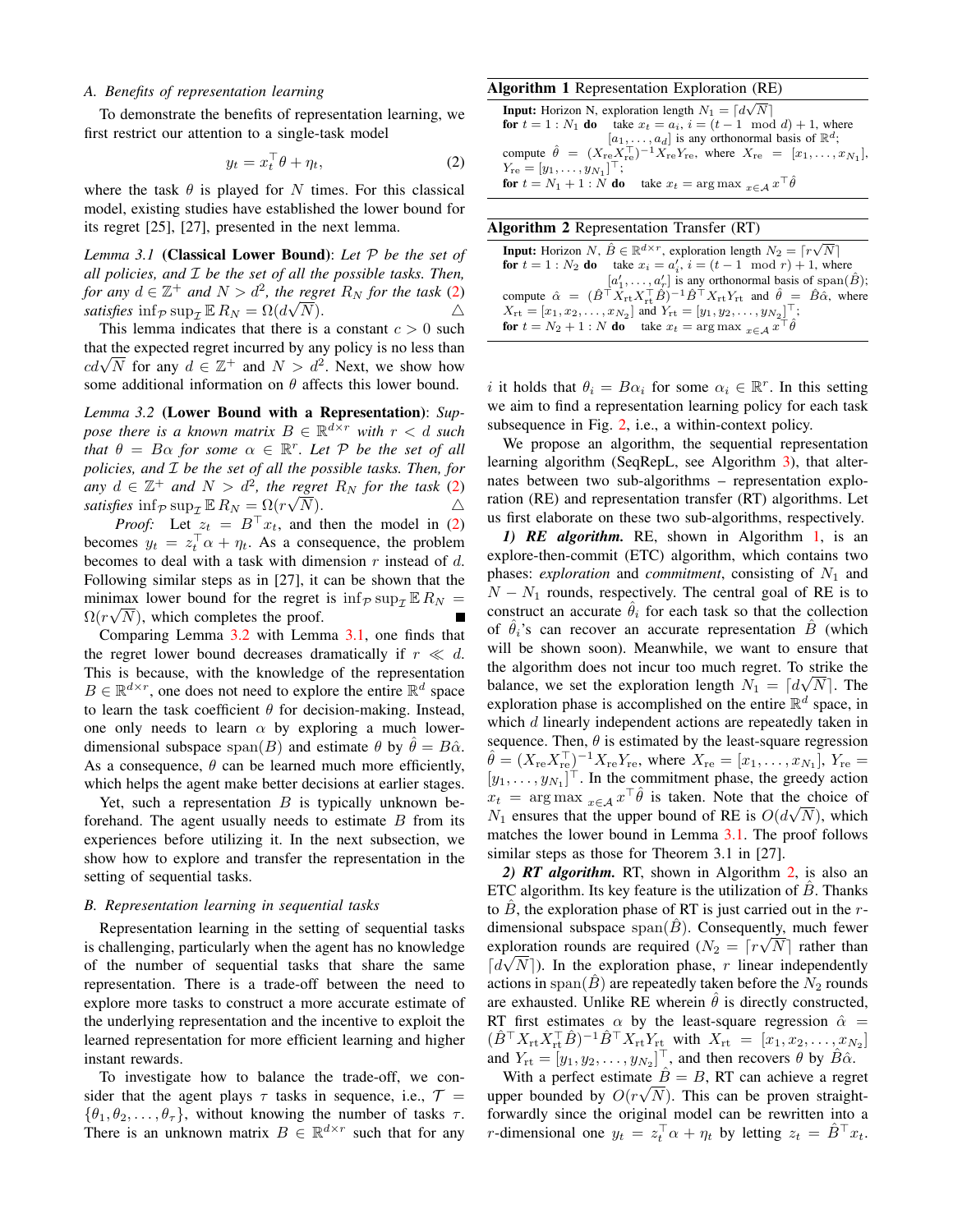Yet, constructing a perfect  $\hat{B}$  is usually impossible given the noisy environment. The next theorem provides an upper bound for the regret of RT when there is some error between  $B$  and  $B$ .

<span id="page-3-1"></span>*Theorem 3.3* (Upper Bound Given an Estimated Representation): Assume that an estimate  $\overline{B}$  of the true represen*tation* B *satisfies*  $\|\hat{B}^\top B_\perp\|_F \leq \varepsilon$ . If the agent plays the task *described by Eq.* [\(2\)](#page-2-0) *for* N *rounds using Algorithm [2](#page-2-4) with* √  $\hat{B}$ , then the regret satisfies  $\mathbb{E} R_N = O(r\sqrt{N} + N\varepsilon^2)$ .  $\triangle$ 

The upper bound in Theorem [3.3](#page-3-1) is less than the lower The upper bound in Theorem 3.3 is less than the lower<br>bound  $\Omega(d\sqrt{N})$  in Lemma [3.1](#page-2-2) if  $\varepsilon < \sqrt{d}/N^{\frac{1}{4}}$ . This implies that the knowledge of an imperfect estimate of the representation improves the performance as long as it is sufficiently accurate (i.e., small  $\|\hat{B}^\top B_\perp\|_F$ ).

*Proof of Theorem [3.3:](#page-3-1)* Since  $\theta = B\alpha$ , then the model becomes  $y_t = x_t^T B \alpha + \eta_t$ . From Algorithm [2,](#page-2-4) it holds that  $\hat{\alpha} = (\hat{B}^\top X_{rt} X_{rt}^\top \hat{B})^{-1} \hat{B}^\top X_{rt} Y_{rt}$ . Without loss of generality, we assume  $N_2$  is a multiple of r. Then, it can be calculated that  $X_{rt} X_{rt}^\top = \frac{N_2}{r} A A^\top$  with  $A = [a'_1, \dots, a'_r],$ then we have  $\hat{\alpha} = (N_2 \hat{B}^\top A A^\top \hat{B}/r)^{-1} \hat{B}^\top X_{rt} Y_{rt}$ . As  $Y_{rt} = X_{rt}^{\dagger} B \alpha + \eta$  with  $\eta_{1} = [\eta_{1}, \ldots, \eta_{N_{2}}]^{\dagger}$ , we have  $\hat{\alpha} = (N_2 \hat{B}^\top A A^\top \hat{B}/r)^{-1} N_2 \hat{B}^\top A A^\top B \alpha/r +$  $\left(\frac{N_2}{r}\hat{B}^\top A A^\top \hat{B}\right)^{-1} \hat{B}^\top X_{rt} \eta$ . As  $\hat{\theta} = \hat{B} \hat{\alpha}$  and  $\theta = B\alpha$ , it follows that

$$
\hat{B}\hat{\alpha} - B\alpha = \underbrace{\hat{B}(N_2\hat{B}^\top A A^\top \hat{B}/r)^{-1} N_2 \hat{B}^\top A A^\top B \alpha/r - B\alpha}_{s_1} + \underbrace{\hat{B}(N_2\hat{B}^\top A A^\top \hat{B}/r)^{-1} \hat{B}^\top X \eta}_{s_2}.
$$

Then, it holds that  $\mathbb{E}\left[ \|\hat{\theta}(c) - \theta\|^2 \right] \leq \mathbb{E}\,\|s_1\|^2 + \mathbb{E}\,\|s_2\|^2$ since  $\eta_t$  is an independent random variable with zero mean. It can be derived (more details can be found in the extended version of this paper [29]) that  $\mathbb{E} \|s_1\|^2 \leq 2c\phi_{\max}^2 \varepsilon^2$  for version or this paper [29]) that  $\mathbb{E} ||s_1||^2 \leq 2c\varphi_{\text{max}}^2 \varepsilon^2$  for<br>some constant c and  $\mathbb{E} ||s_2||^2 \leq r/\sqrt{N}$ . Combining  $\mathbb{E} ||s_1||^2$ some constant c and  $\mathbb{E} \|\mathcal{S}_2\| \leq r/\sqrt{N}$ . Combining  $\mathbb{E} \|\mathcal{S}_1\|$ <br>and  $\mathbb{E} \|s_2\|^2$ , we have  $\mathbb{E} \left[ \|\hat{\theta} - \theta\|^2 \right] \leq r/\sqrt{N} + 2c\phi_{\text{max}}^2 \epsilon^2$ . From [27], it follows that

 $T \hat{a}$ 

$$
\mathbb{E}[\max_{x \in \mathcal{A}} x^{\top} \theta - \max_{x \in \mathcal{A}} x^{\top} \hat{\theta}]
$$
  
 
$$
\leq J \frac{\hat{r}}{\phi_{\min} \sqrt{N}} + 2 \frac{1}{\phi_{\min}} J \phi_{\max}^2 (1 + \mu) \varepsilon^2.
$$
 (3)

For the commitment phase, there are  $N - N_2$  steps. Thus, the overall regret satisfies  $\mathbb{E} R_N \leq N_2 \phi_{\text{max}} + (N N_2$ )  $\left( \max_{x \in A} x^\top \theta - \mathbb{E} \max_{x \in A} x^\top \hat{\theta} \right)$ . Substituting Eq. [\(3\)](#page-3-2) into the right-hand side we obtain  $\mathbb{E} R_N \leq O(\hat{r}\sqrt{N} + N\varepsilon^2)$ , which completes the proof.

*3) SeqRepL algorithm.* Let us now present the main algorithm in this subsection, which performs sequential representation learning (SeqRepL). It operates in a cyclic manner, alternating between RE and RT (see Algorithm [3\)](#page-3-0). In each cycle, there are two phases. In the RE phase of the nth cycle, L tasks are played using RE. Then, the representation are estimated. Specifically, let  $\hat{P} = \sum \hat{\theta}_i \hat{\theta}_i^{\top}$ , where  $\hat{\theta}_i$ 's are the learned coefficients in all the previous  $n$  RE phases. Then,

<span id="page-3-0"></span>

| <b>Algorithm 3</b> Sequential Representation Learning (SeqRepL)                                                                            |  |
|--------------------------------------------------------------------------------------------------------------------------------------------|--|
| <b>Input:</b> $S_{\tau} = \{\theta_1, \ldots, \theta_{\tau}\}\$ , $L = c_1 r$ , $\tilde{P} = 0_{d \times d}$ <b>Initialize</b> : $n = 1$ ; |  |
| for each cycle $n$ :                                                                                                                       |  |
| <b>RE</b> phase: play L tasks in $S_{\tau}$ using RE algorithm, $\hat{P} = \hat{P} + \hat{\theta}_i \hat{\theta}_i^{\top}$ ,               |  |
| $\hat{B} \leftarrow$ top r singular vector of $\hat{P}$ ;                                                                                  |  |

**RT** phase: play  $nL$  tasks in  $S_\tau$  using RT algorithm with latest  $\hat{B}$ ; update  $n = n + 1$ .

Bˆ is constructed by performing *singular value decomposition* (SVD) to  $\ddot{P}$  in the following way:

$$
SVD : \hat{P} = [U_1, U_2] \Sigma V \longrightarrow \hat{B} = U_1,
$$

where the columns of  $U_1 \in \mathbb{R}^{d \times r}$  are the singular vectors that are associated with the r-largest singular values of  $\ddot{P}$ . In the RT phase,  $nL$  tasks are played using RT with the estimated  $\ddot{B}$ . Notice that  $L$  more tasks are played using RT in each cycle than the previous one. This alternating scheme balances representation exploration and transfer well.

Next, we make an assumption and provide an upper bound for SeqRepL.

<span id="page-3-3"></span>*Assumption 3.4:* For the task sequence  $\mathcal{T} = {\theta_1, \dots, \theta_{\tau}}$ , suppose that there exists  $L = c_1r$  for some constant  $c_1 > 0$  such that any subsequence of length L in T satisfies  $\sigma_r(W_s W_s^{\perp}) \geq \nu > 0$  for any s, where  $W_s =$  $[\theta_{s+1}, \ldots, \theta_{s+\ell}]$  and  $\sigma_r(\cdot)$  denote the rth largest singular value of a matrix.  $\triangle$ 

This assumption states that the sequential tasks covers all the directions of the r-dimensional subspace  $\text{span}(B)$ , which ensures that B can be recovered in a sequential fashion.

<span id="page-3-4"></span>*Theorem 3.5* (Upper Bound of SeqRepL): *Let the agent play a series of tasks*  $\{\theta_1, \theta_2, \dots, \theta_{\tau}\}\$  *using SeqRepL in Algorithm* [3,](#page-3-0) where  $\tau > r^2$ . Suppose that Assumption [3.4](#page-3-3) is *satisfied, then the regret, denoted by*  $R_{\tau N}$ *, satisfies*  $\mathbb{E} R_{\tau N} =$ sausjied, then the regret<br> $\tilde{O} \left( d \sqrt{\tau r N} + \tau r \sqrt{N} \right)$ . And the contract of  $\Delta$ 

Note that if one uses a standard algorithm, e.g., a UCB algorithm [25] or a PEGE algorithm [27], to play the sequence of tasks without learning the representation, the sequence or tasks without learning the representation, the optimal regret would be  $\Theta(\tau d\sqrt{N})$ . This bound is always larger than the two terms in our bound since  $\tau > r^2$ . This indicates that our algorithm outperforms the standard algorithms that do not learn the representations.

<span id="page-3-2"></span>*Proof of Theorem [3.5:](#page-3-4)* After the RE phase of nth cycle in the SeqRepL algorithm, it can be derived (more details can be found in the extended version of this paper [29]) that the estimate  $\hat{B}$  and the true representation B satisfy  $\|\hat{B}^\top B_\perp\|_F =$  $\tilde{O}\Big(\frac{d}{\nu}\sqrt{\frac{1}{nLd\sqrt{N}}}$  . The regret incurred in this phase of the  $nL \sqrt{nLd\sqrt{N}}$  ( $\nu \sqrt{nLd\sqrt{N}}$ ) and experimental in the primary  $\Omega$  and  $R_{\text{RE}} = O(Ld\sqrt{N})$ Then,  $nL$  tasks are played in sequence utilizing the RT algorithm with input  $\ddot{B}$ . It follows from Lemma [3.3](#page-3-1) that the regret in the RT phase of the *n*th cycle, denoted as  $R_{RT}(n)$ , satisfies In the K1 phase of the *n*th cycle, do<br>  $\mathbb{E} R_{\text{RT}}(n) \leq nLr\sqrt{N} + nLN\frac{d^2}{\nu^2}$ The K<sub>1</sub> phase of the *n*th cycle, denoted as  $R_{\text{RT}}(n)$ , satisfies<br>  $R_{\text{RT}}(n) \leq nLr\sqrt{N} + nLN\frac{d^2}{\nu^2}\frac{1}{nLd\sqrt{N}} = \frac{\tilde{O}(nLr\sqrt{N} + \tilde{O}(nLr\sqrt{N}))}{\sqrt{N}}$  $d\sqrt{N}$ ). Observe that there are at most  $\overline{L} = \lceil \sqrt{2\tau/L} \rceil$  cycles in the sequence of length  $\tau$  since  $L\bar{L} + L\bar{L}(\bar{L} + 1)/2 \geq \tau$ . Summing up the regret in Phases 1 and 2 in every cycle, we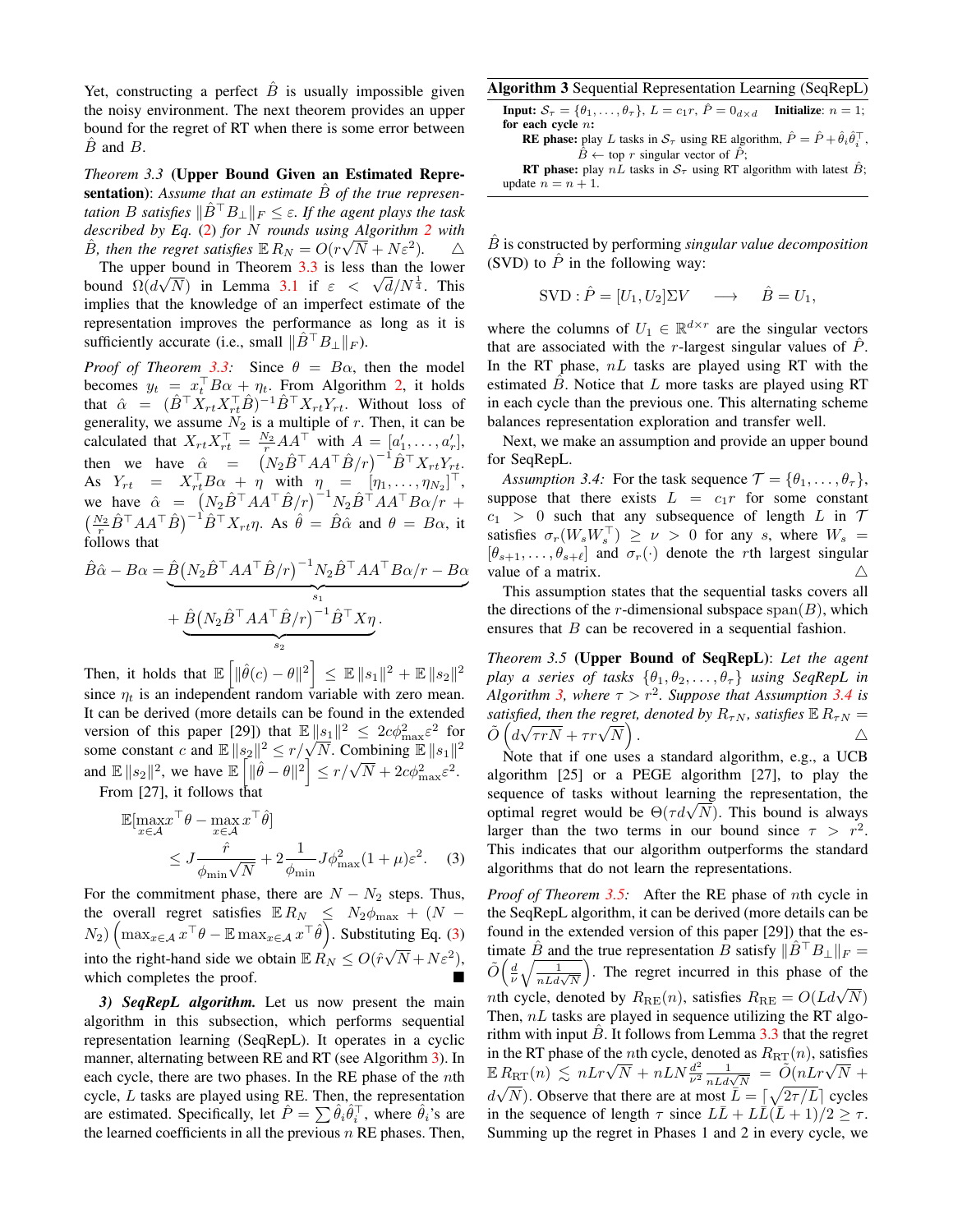# Algorithm 4 Outlier Detection (OD)

<span id="page-4-1"></span>**Input:**  $\hat{B} \in \mathbb{R}^{d \times r}$ ,  $n_{\text{od}}$ , generate a random orthonormal matrix  $Q \in$  $\mathbb{R}^{(d-r)\times n_{\text{od}}}$ , and let  $M = \hat{B}_{\perp}Q$ . for  $t = 1, ..., n_{\text{od}}$  do  $x_t = \delta[M]_t \in A$ , collect  $y_t$  end for<br>if  $Y_{n_{\text{od}}} \notin C_{n_{\text{od}}}$  then outlier indicator  $\mathbb{I}_{\text{od}} = 1$  end if if  $Y_{n_{\text{od}}} \notin \mathcal{C}_{n_{\text{od}}}$  then outlier indicator  $\mathbb{I}_{\text{od}} = 1$ 

### Algorithm 5 Adaptive Representation Learning (AdaRepL)

<span id="page-4-2"></span>**Input:**  $k_c$  **Initialize:**  $n_c = 0$  (outlier counter),  $\hat{B} = I_d$ for  $\theta_1, \theta_2, \ldots, \theta_S$  do: invoke OD algorithm, return  $\mathbb{I}_{\text{od}}$ if  $\mathbb{I}_{\text{od}} = 1$  do invoke RE algorithm,  $P = P + \hat{\theta}_i \theta_i^{\top}$ ,  $n_c = n_c + 1$ **else**  $n_c = 0$ , invoke the cyclic SeqRepL end if if  $n_c = k_c$  do restart SeqRepL end if

obtain  $\mathbb{E} R_{N\tau} \lesssim \bar{L} L d\sqrt{\tau}$  $\overline{N} + \sum_{m=1}^{\overline{L}} \left( n L r \sqrt{N} + d \right)$ √  $\overline{N}$   $\leq$  $\bar{L}Ld\sqrt{N}+\tau r\sqrt{N}+\bar{L}d\sqrt{N}$ N. Since  $L = c_1 r$  for some constant  $c_1$  and  $\bar{L} = \lceil \sqrt{2\tau/L} \rceil$ , then  $\mathbb{E} R_{\tau N} = \sum_{n=1}^{\bar{L}} R_{\text{RE}}(n)$  +  $R_{\rm RT}(n) = \tilde{O} (d$ √  $\tau r N + \tau r_i$ √  $\overline{N} + d\sqrt{\tau N/r}$ , which completes the proof.

### *C. Representation learning with contextual changes*

Finally, we are ready to address the problem that we set up in Section [II,](#page-1-1) i.e., representation learning in sequential tasks with changing contexts.

In the WCST, humans are able to realize of sorting rule changes quickly. Inspired by that, we equip our algorithm with the ability to detect context switches, which enables it to adapt to new environments.

As shown in Algorithm [4,](#page-4-1) the key idea is to take  $n_{\text{od}}$  probing actions for every new task. These actions are randomly generated in the perpendicular complement of span $(B)$ . Specifically, we generate a random orthonormal matrix  $Q \in$  $\mathbb{R}^{(d-r)\times n_{\text{od}}}$ . The probing actions are taken from the columns of the matrix  $M = \delta B_{\perp} Q$ , where  $\delta > 0$  ensures that the actions are within the action set A. If the current task  $\theta$ satisfies  $\theta = \hat{B}\alpha$  for some  $\alpha$ , it holds that  $y_t = x_t^{\top}\theta + \eta_t = \eta_t$ since  $Q^{\top} \hat{B}^{\top}_{\perp} \hat{B} \alpha = 0$ . Therefore, if the received rewards considerably deviate from the level of noise, the new task is an outlier to the current context (i.e., a task that does not lie in the subspace  $\text{span}(B)$ ) with high probability.

Let  $Y_{n_{\text{od}}} = [y_1, \dots, y_{n_{\text{rsd}}}]$  collect the rewards. Also, we build a confidence interval for  $Y_{n_{\text{od}}}$ , which is  $\mathcal{C}_{n_{\text{od}}} = \{Y_{\text{od}} \in \mathbb{R}^{n_{\text{od}}} : |||Y||_2 - \sqrt{n_{\text{od}}}| \leq \xi_{\text{od}}\}$ , where  $\xi_{\text{od}}$  is the de- $Y_{\text{od}} \in \mathbb{R}^{n_{\text{od}}} : |||Y||_2 - \sqrt{n_{\text{od}}}|| \leq \xi_{\text{od}}\},\text{ where } \xi_{\text{od}}\text{ is the de-}$ tection threshold chosen by the agent. If the observed  $Y_{\text{od}}$  is beyond  $\mathcal{C}_{n_{\text{od}}}$ , we decide that the new task is an outlier.

The main algorithm in this paper, which we call *Adaptive Representation Learning algorithm* (AdaRepL), is provided in Algorithm [5,](#page-4-2) which invokes both SeqRepL and OD subalgorithms. The former well balances representation exploration and transfer in the sequential setting, and the latter enables the algorithm to adapt to changing environments. To make our algorithm robust to occasional outliers, we set a threshold  $k_c$  so that the algorithm considers that a context switch has occurred only when  $k<sub>c</sub>$  outliers have been detected consecutively.



<span id="page-4-3"></span>Fig. 3. Left: key steps to model WCST into a sequential decision-making model with linear reward functions. Right: performance comparison between our algorithm and standard RL algorithms in WCST. Sorting rules change every 20 rounds. Dotted circles indicate that our algorithm is able to adapt to new contexts and learn new representations quickly.

It is worth mentioning that with the aid of the OD algorithm, the agent can detect context changes with high probability by properly selecting the detection threshold  $\xi_{\text{od}}$ and the length of probing actions  $n_{\text{od}}$ . Within each context, the regret of AdaRepL has an upper bound presented in Theorem [3.5.](#page-3-4) Although context change detection incurs some regret, the overall performance will still surpass the standard algorithms that are unable to learn representations adaptively. We will verify this point in the next section by revisiting the WCST.

### IV. EXPERIMENTAL STUDY OF WCST

<span id="page-4-0"></span>First, we provide more details on the tabular-Q learning and Deep-Q learning algorithms in Fig. [1.](#page-0-0) We assume that the agent receives reward 1 if it takes the classification action  $x_t$  satisfies  $x_t = \theta_t$ , otherwise, it receives reward 0.

For the tabular-Q learning, the problem is to construct the  $4<sup>3</sup> \times 4$  Q table. This is because there are  $4<sup>3</sup>$  possible stimulus cards (4 colors, 4 numbers, 4 shapes) and each stimulus card can be taken as a state, and there are 4 sorting actions.

For the Deep-Q learning, we formalize each input state by a 3-dimension vector (shape, number, color)<sup> $\vdash \in$ </sup>  $\{1, 2, 3, 4\}^3$  $\{1, 2, 3, 4\}^3$  $\{1, 2, 3, 4\}^3$ . The result shown in Fig. 1 is based on a threelayer network with 3, 12, and 4 nodes in the input, hidden, and output layers, respectively. We also considered deeper or wider structures but obtained similar performances.

It can be observed from Fig. [1](#page-0-0) that these two algorithms struggle in the WCST. The reason is that a large number of samples (certainly more than  $4<sup>4</sup>$  samples) are needed to construct the Q table or train the network weights. However, if the sorting rule changes much earlier than  $4<sup>4</sup>$  rounds, it is impossible to find the optimal policy. Also, being unaware of the sorting rule changes worsens the performance.

Next, we demonstrate how our proposed algorithm, which explore and exploit the representation in the WCST and detect sorting rule changes, has a much better performance.

To do that, we model the WCST into a sequential decisionmaking model. Specifically, we use a matrix  $A_t \in \mathbb{R}^{4 \times 3}$ to describe the stimulus card at round  $t$ . The first, second, and third columns of  $A_t$  represent shape, number, and color, respectively, and they take values from the set  $\{e_1, e_2, e_3, e_4\}$ with  $e_i$  being the *i*th standard basis of  $\mathbb{R}^4$ . In each column,  $e_i$  indicates that this card has the same shape/number/color